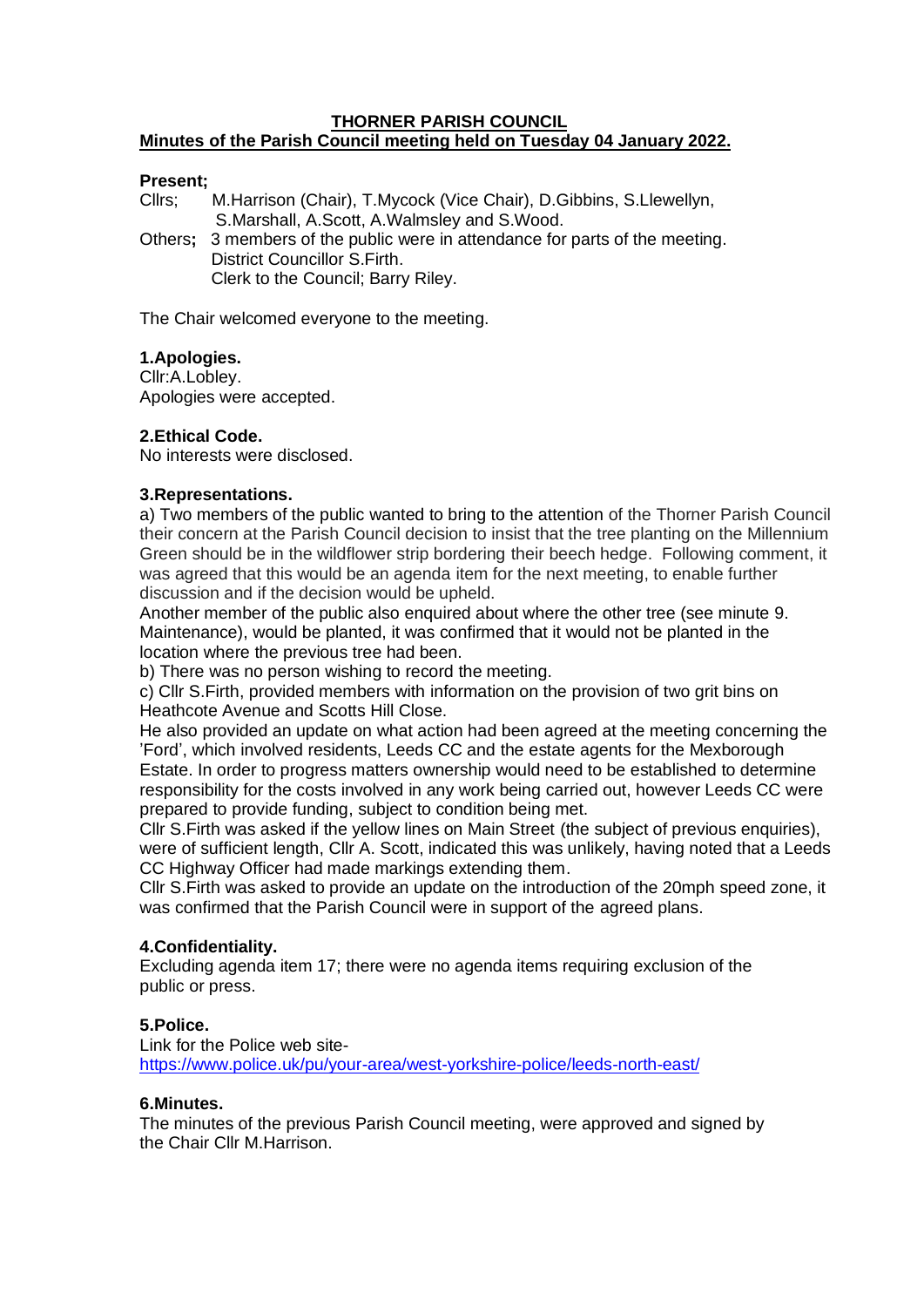### **7.To note planning applications received.**

Members duly noted the applications received, further consideration would be given under agenda item 9.

### **8.Financial Matters.**

8.1 Members were circulated with a list of payments for January 2022; **Resolved**: that the following be approved and passed for payment:

| Method;     | Payee;                            | Details;              | £ Amount; |
|-------------|-----------------------------------|-----------------------|-----------|
| <b>SO</b>   | <b>B.Riley</b>                    | Salary                | 667.60    |
| DD.         | <b>Nest</b>                       | Pension               | 29.59     |
| <b>BACS</b> | <b>British Telecom</b>            | Phone                 | 57.65     |
| <b>BACS</b> | Continental Landscp Grass Cutting |                       | 302.40    |
|             |                                   | <b>TOTAL £1057.24</b> |           |

8.2 Members were in agreement with the content of the monthly budget monitor and bank reconciliation report for appropriate governance and duly noted the content of the quarterly accounts.

8.3 Following information provided by the Finance Working Party, it was agreed to submit a Precept demand for £29290. Cllr M.Harrison informed members that bank charges were not being incurred by the Council, following a decision by HSBC to reclassify the existing Community Account to a Business Current Account. despite the Clerk insisting it was not a business but a Parish Council. The finalised budget document would be agreed by the Full Council at the March meeting.

8.4 Following discussion it was agreed to amend the Meeting Location noted in the Financial Risk Assessment. Further discussion would take place concerning aspects about Business Continuity, following a review by the Digital Transformation Steering Group and that certain information should be held by the presiding Chairman.

## **9. To receive reports from the following Working Party**

### **Planning –**

No report received.

#### **Playground and Fitness Equipment –**

No report received.

### **Maintenance -**

Members had received the document prepared for them and discussed the content. Members were required to decide on the following;

To accept the quote from the 'Arium', for a Rowan tree to be planted in between borders 5 and 6 on Millennium Green. It was agreed, subject to the tree only growing to a suitable height and at a cost of between £150 – £200..

To accept the quote of £230, for removal of shrubs and rotavating border to enable TTG to plant in this area, with a planting plan to be agreed. It was agreed.

## **Gardens –**

No report received.

#### **Finance –**

No report received.

### **Highways** –

Members had received the document prepared for them and discussed the content, it was noted that no decisions were required.

Members were also provided with a Gritting Report following the offer from a contractor made to the Maintenance WP, to grit minor roads and footpaths around the village. With regard for the request to members to decide to accept the offer of which pavements were to be gritted and who is to manage the contract on behalf of the Parish Council, it was thought that the provision of grit bins would be a more suitable option.